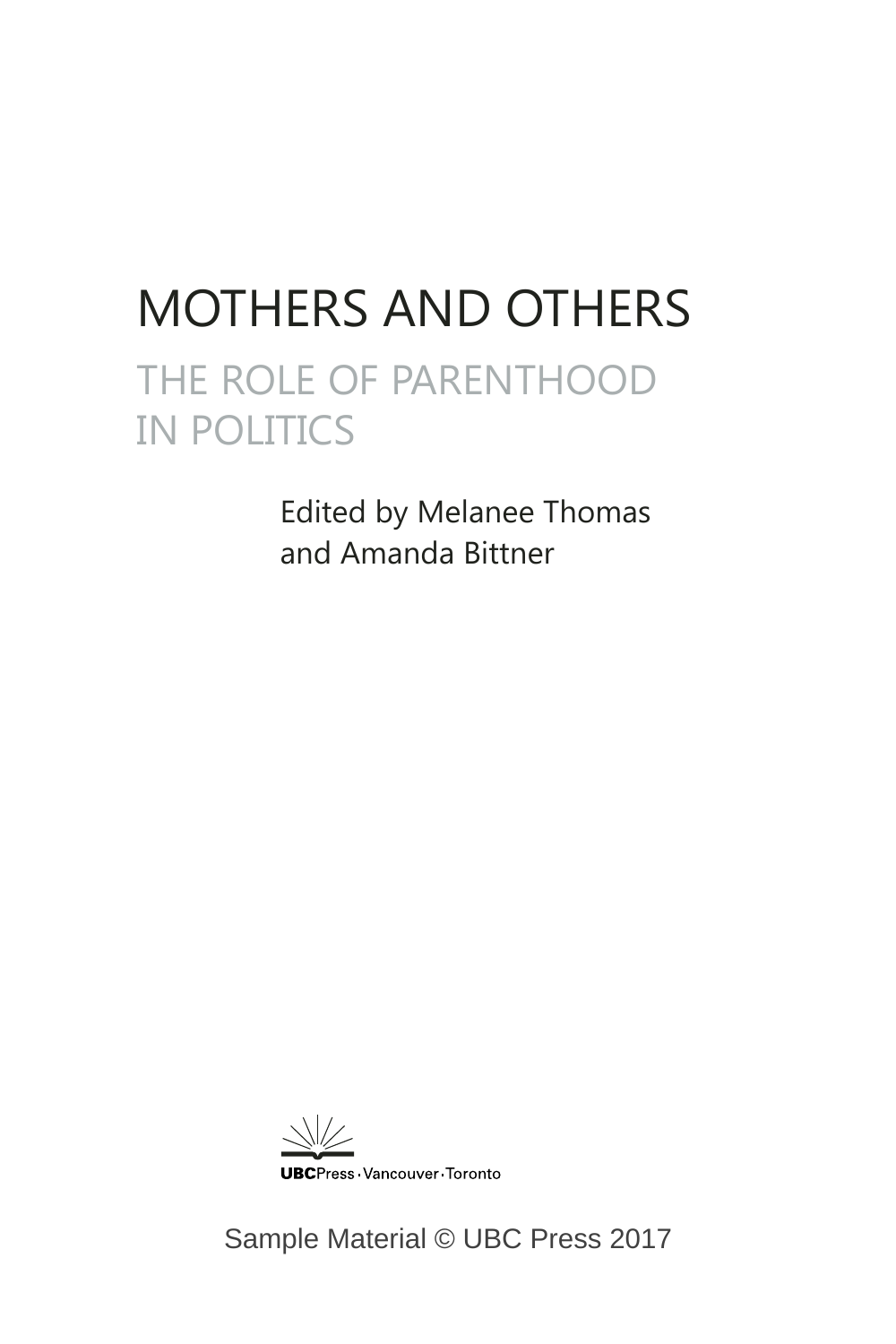#### © UBC Press 2017

All rights reserved. No part of this publication may be reproduced, stored in a retrieval system, or transmitted, in any form or by any means, without prior written permission of the publisher.

#### **Library and Archives Canada Cataloguing in Publication**

Mothers and others: the role of parenthood in politics / edited by Melanee Thomas and Amanda Bittner.

Includes bibliographical references and index. Issued in print and electronic formats. ISBN 978-0-7748-3458-2 (hardcover). – ISBN 978-0-7748-3460-5 (PDF). ISBN 978-0-7748-3461-2 (EPUB). – ISBN 978-0-7748-3462-9 (Kindle)

1. Political sociology. 2. Parents – Political activity. 3. Mothers – Political activity. 4. Women – Political activity. 5. Fathers – Political activity. 6. Press and politics. 7. Political culture. 8. Parenthood – Political aspects. 9. Motherhood – Political aspects. 10. Fatherhood – Political aspects. I. Thomas, Melanee Lynn, editor II. Bittner, Amanda, editor

| JA76.M675 2017 | 306.2 | C <sub>2017</sub> -902733-6 |
|----------------|-------|-----------------------------|
|                |       | C2017-902734-4              |

#### Canada

UBC Press gratefully acknowledges the financial support for our publishing program of the Government of Canada (through the Canada Book Fund), the Canada Council for the Arts, and the British Columbia Arts Council.

This book has been published with the help of a grant from the Canadian Federation for the Humanities and Social Sciences, through the Awards to Scholarly Publications Program, using funds provided by the Social Sciences and Humanities Research Council of Canada.

UBC Press The University of British Columbia 2029 West Mall Vancouver, BC V6T 1Z2 **www.ubcpress.ca**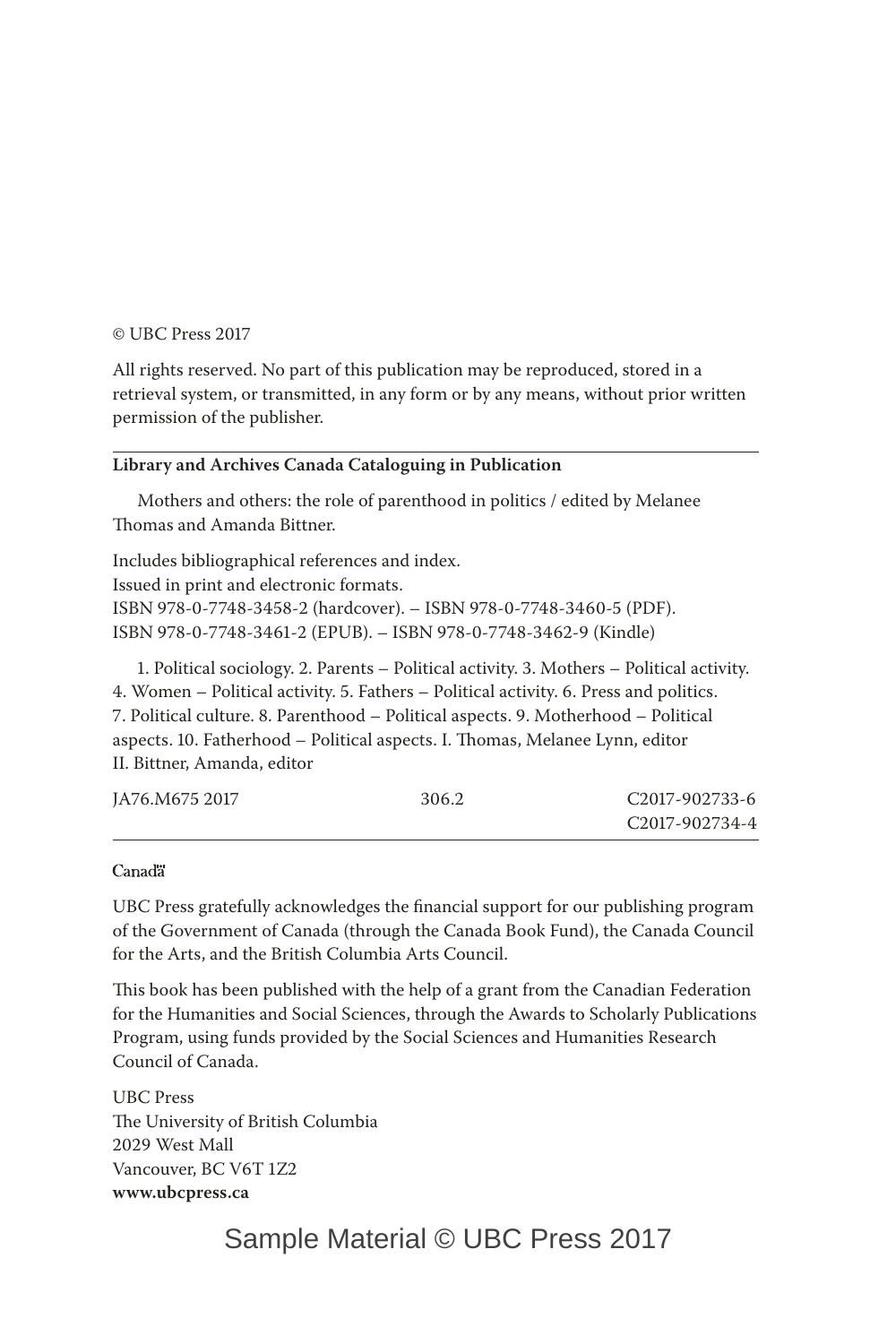*To all of the academic moms out there, especially our senior colleagues who have played such a crucial mentorship role. Watching you juggle children and successful academic careers has been inspirational. Motherhood and work in general are a tricky combination, and we are so grateful to have such incredible role models.*

*Thank you.*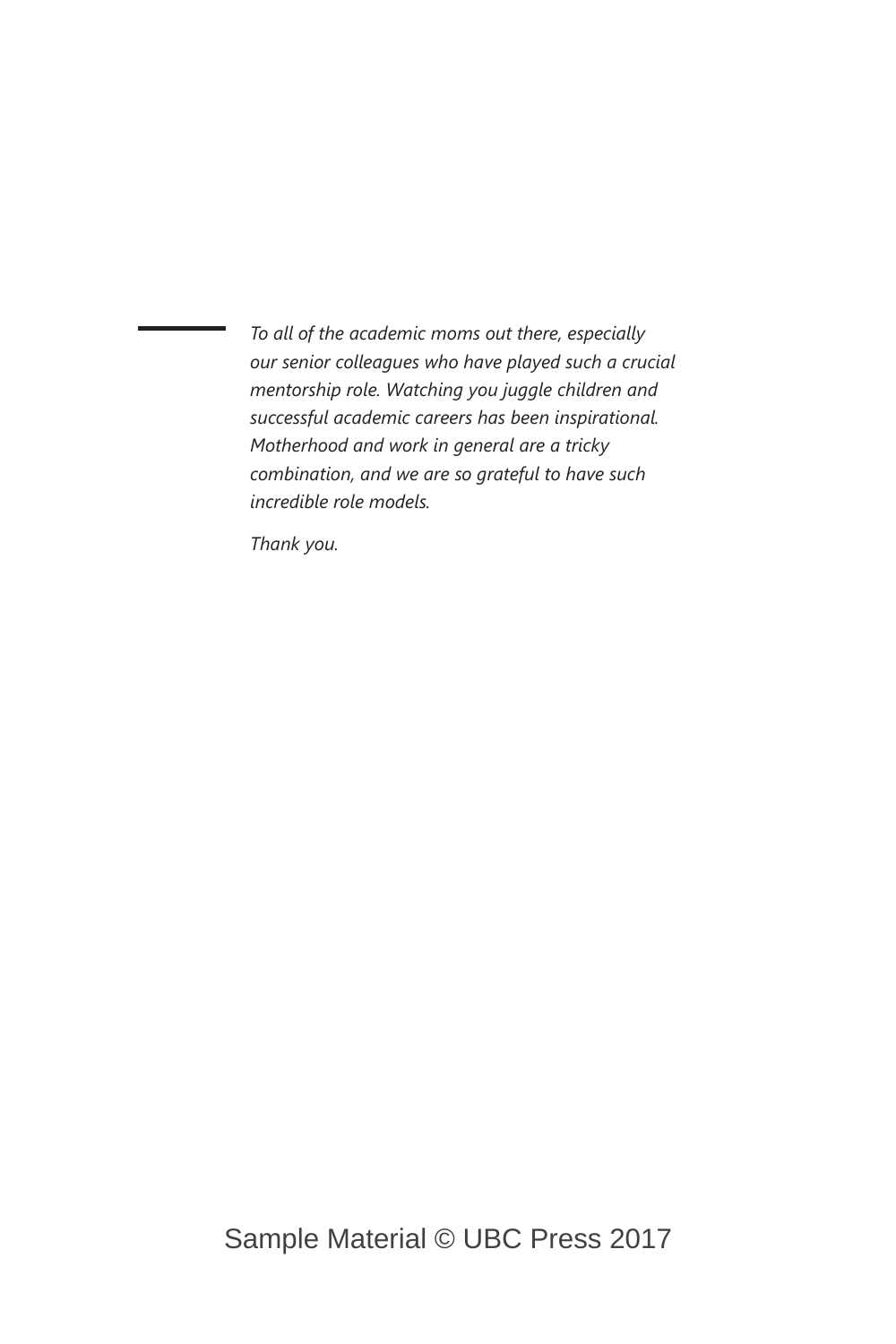### **Contents**

Figures and Tables / ix Acknowledgments / xiii

#### **Introduction**

**1** The "Mommy Problem"? Gender, Parental Status, and Politics / 3 MELANEE THOMAS AND AMANDA BITTNER

#### **Part 1 Parental Status and Political Careers**

- **2** The (M)otherhood Trap: Reconsidering Sex, Gender, and Legislative Recruitment / 25 ROSIE CAMPBELL AND SARAH CHILDS
- **3** Lactating Mothers in Parliament: Beyond Accommodation / 46 BARBARA ARNEIL
- **4** Motherhood and Politics in Latin America: Continuity and Change / 64 SUSAN FRANCESCHET, JENNIFER M. PISCOPO, AND GWYNN THOMAS
- **5** "Society Is Balanced, So Local Boards Should Be Balanced Too": Gatekeeper Attitudes toward the Gender Balance Law in Iowa / 87

REBECCA J. HANNAGAN AND CHRISTOPHER W. LARIMER Sample Material © UBC Press 2017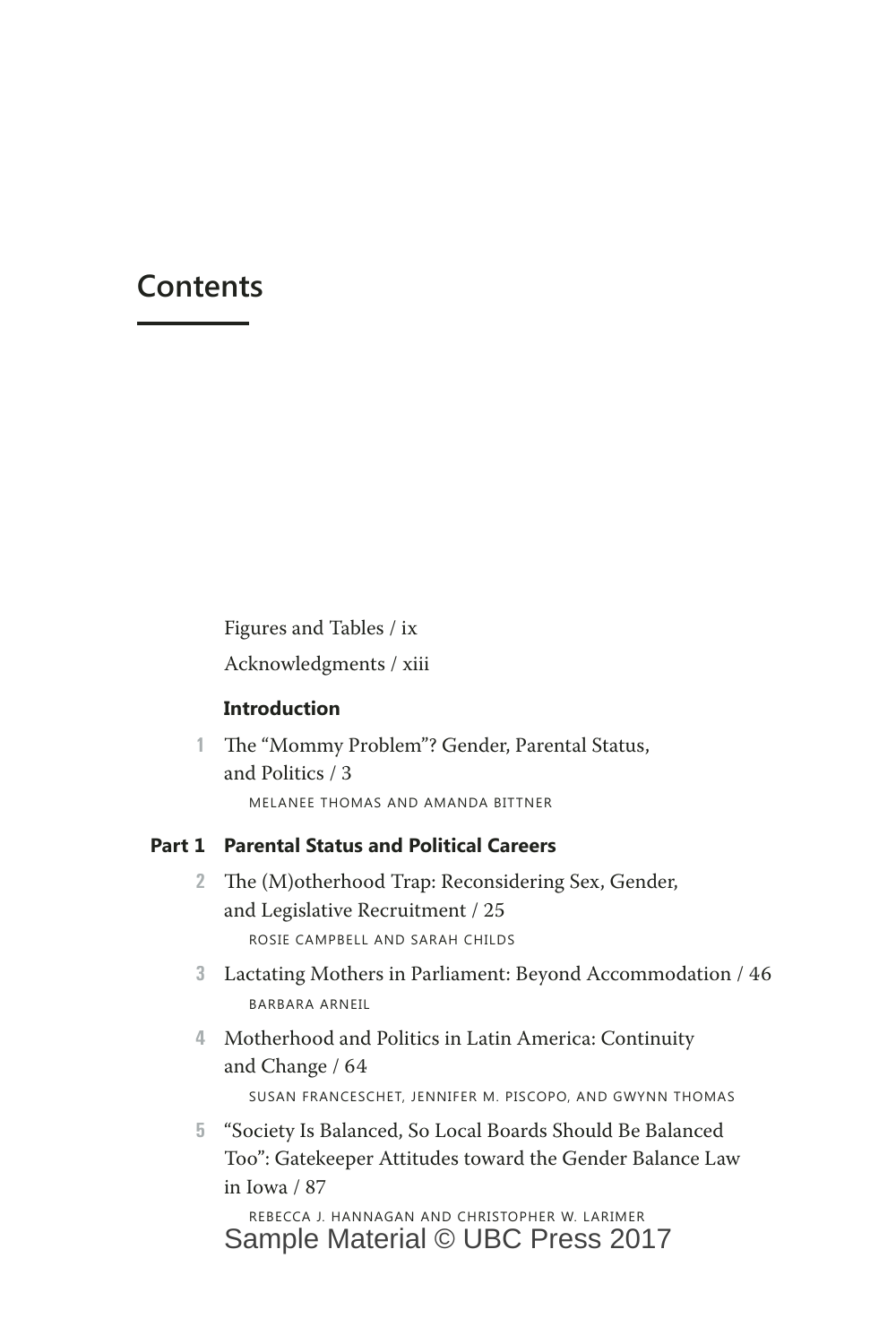**6** Conservative Mothers in Politics: Pushing and Reinforcing Ideological Boundaries / 111 RONNEE SCHREIBER

#### **Part 2 Communications and Campaign Strategy**

- **7** Private Mom versus Political Dad? Communications of Parental Status in the 41st Canadian Parliament / 135 MELANEE THOMAS AND LISA LAMBERT
- **8** Mothers and the Media on the Campaign Trail / 155 MELISSA K. MILLER
- **9** Identity and Activism in an Era of Politicized Motherhood / 178 CARRIE A. LANGNER, JILL S. GREENLEE, AND GRACE DEASON

#### **Part 3 Parenthood and Opinion, Participation and Behaviour**

**10** The Parent Gap in Political Attitudes: Mothers versus Others / 201

ELIZABETH GOODYEAR-GRANT AND AMANDA BITTNER

- **11** Context, Motherhood, and the Gender Gap in Political Knowledge / 226 JANINE GILES
- **12** Attitudes toward Work, Motherhood, and Parental Leave in Canada, the United States, and the United Kingdom / 247

ALLISON HARELL, STUART SOROKA, SHANTO IYENGAR, AND VALÉRIE LAPOINTE

- **13** Motherhood's Role in Shaping Political and Civic Participation / 268 BRENDA O'NEILL AND ELISABETH GIDENGIL
- **14** Toying Around with the Future: Sustainability within Families / 288

MICHELE MICHELETTI AND DIETLIND STOLLE

#### **Conclusion**

**15** Gender, Parenthood, and Politics: What Do We Still Need to Know? / 313 AMANDA BITTNER AND MELANEE THOMAS

Contributors / 339

Index / 343 Sample Material © UBC Press 2017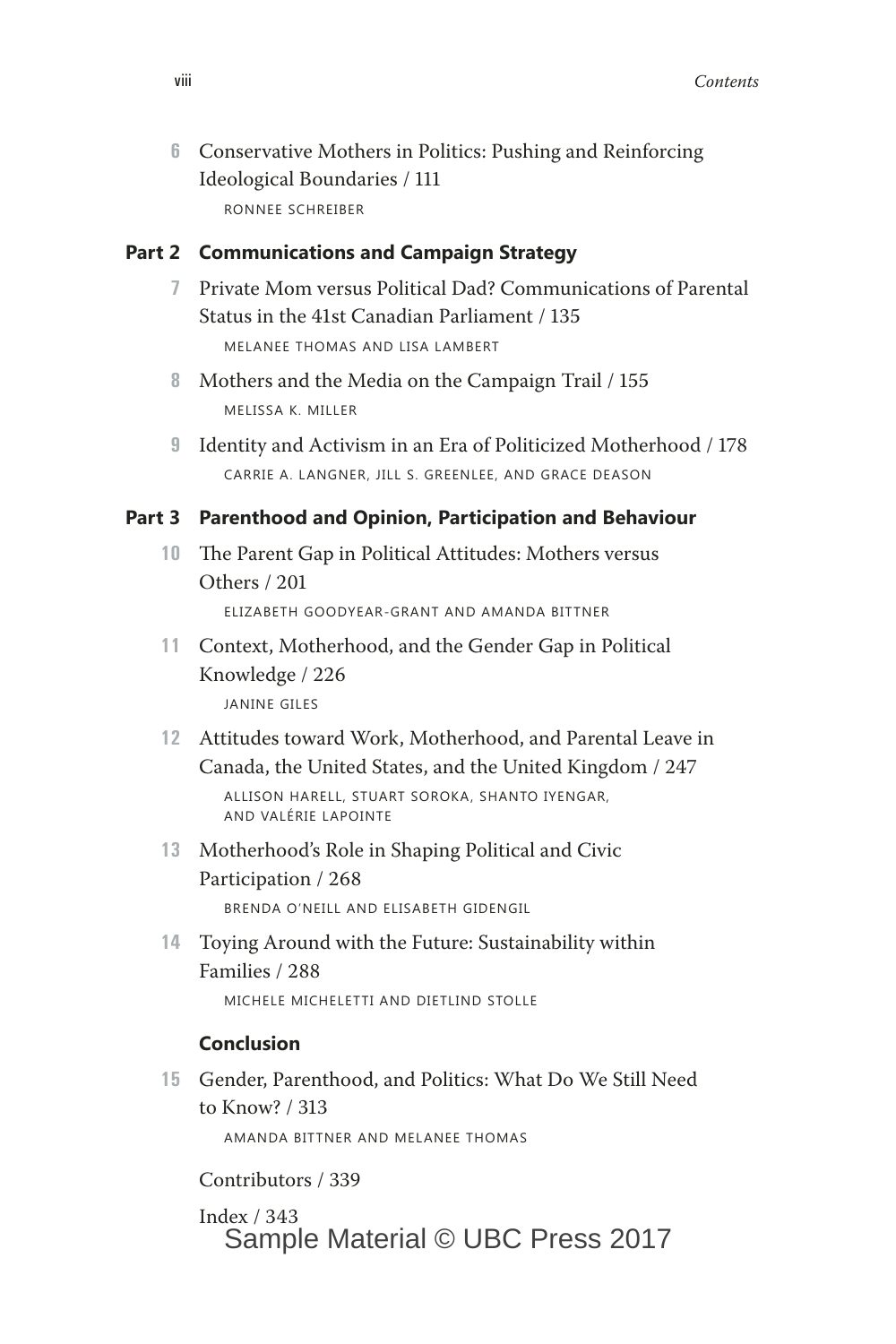# 1 **The "Mommy Problem"?**

Gender, Parental Status, and Politics MELANEE THOMAS and AMANDA BITTNER

It seems like a classic case of "damned if you do, damned if you don't." When women in politics are mothers, reporters and opponents question them about their competence in both their private lives and their public lives. For example, when Attorney General of Illinois Lisa Madigan was rumoured to be running for governor in 2014, she was asked three times in a single interview if she could simultaneously raise her children and be an elected official. First she was asked "whether she could serve as governor and still raise her kids the way she wants to"; then she was "pressed further on whether she could simultaneously hold both jobs – governor and mom" – and when she noted that, as attorney general, she already balanced both jobs she was "reminded that being governor is a lot more demanding than attorney general" (McKinney 2012). She ultimately chose not to run for governor and instead sought re-election as attorney general (Pearson, Long, and Garcia 2013). It is difficult if not impossible to find a case in which a father was comparably harangued about his ability to balance his (potential) elected position and his parental status.

Yet, when political women don't have children, they face attacks and questions about their ability to understand or care about key policy domains. Members of both the opposition and her own party characterized Julia Gillard, then prime minister of Australia, as being unable to feel empathy because she chose not to have children (Kelly 2011). Similarly, a staffer from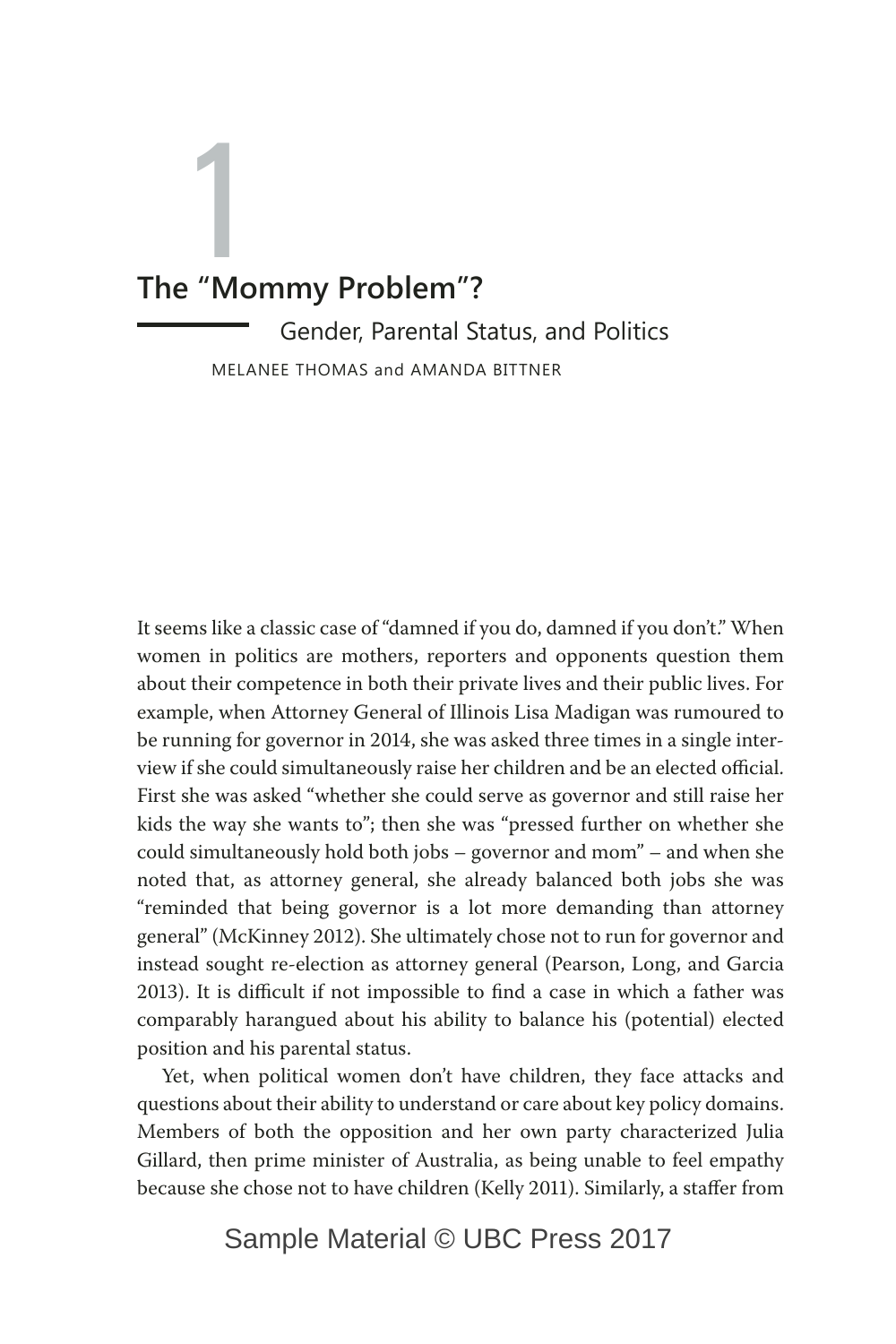an opposing political party attacked Danielle Smith, a candidate for public office and the potential premier of Alberta, by questioning her sincerity on child and family issues because Smith didn't have "children of her own." In response, Smith released a candid statement about her struggles with infertility (Strapagiel 2012). Again, it's difficult if not impossible to find cases in which men have been likewise attacked for not having children. We are aware of no man who has made a public declaration of his virility or fertility to respond to such a personal attack.

For women in politics, this "damned if you do, damned if you don't" setup gives rise to difficult questions about strategy and practice. For students and scholars of gender and politics, it suggests that we must ask how career politicians, voters, and the media navigate the interaction among gender, parental status, and politics.

Although this literature has yet to be well developed, academic research on politics and motherhood suggests that, to be successful politicians, women must "do politics" as men by downloading family responsibilities onto someone else or eliminating them altogether (McKay 2011; van Zoonen 1998, 2006). The implication is that, unless women can remove or at least minimize family obligations, or the *anticipation* of future family obligations, a career in politics is not an option for them. The same is not perceived to be true for men; instead, they can have families and seek elected office at the same time because it is presumed that someone else is at home to parent the children. However, experimental research shows that female politicians with children are viewed more favourably than female politicians without children. In contrast, male politicians without children are viewed more favourably than male politicians with children (Stalsburg 2010). Why, then, does conventional wisdom state that politics and motherhood – real or anticipated – do not mix? What are the implications of this view for policy outcomes? For broadly held political attitudes? For political careers and campaign strategies? A systematic analysis of how actual mothering roles affect political behaviour, ambition, attitudes, and careers is required. We don't actually know much about the relationship between parenthood and politics.

Unfortunately, conjecture dominates assumptions about gender, parental status, and politics, as evidenced by the experiences of Madigan, Gillard, and Smith described above. Research on political representation has yet to evaluate systematically whether being a parent influences who is elected, how those elected perform their legislative roles, and how they are perceived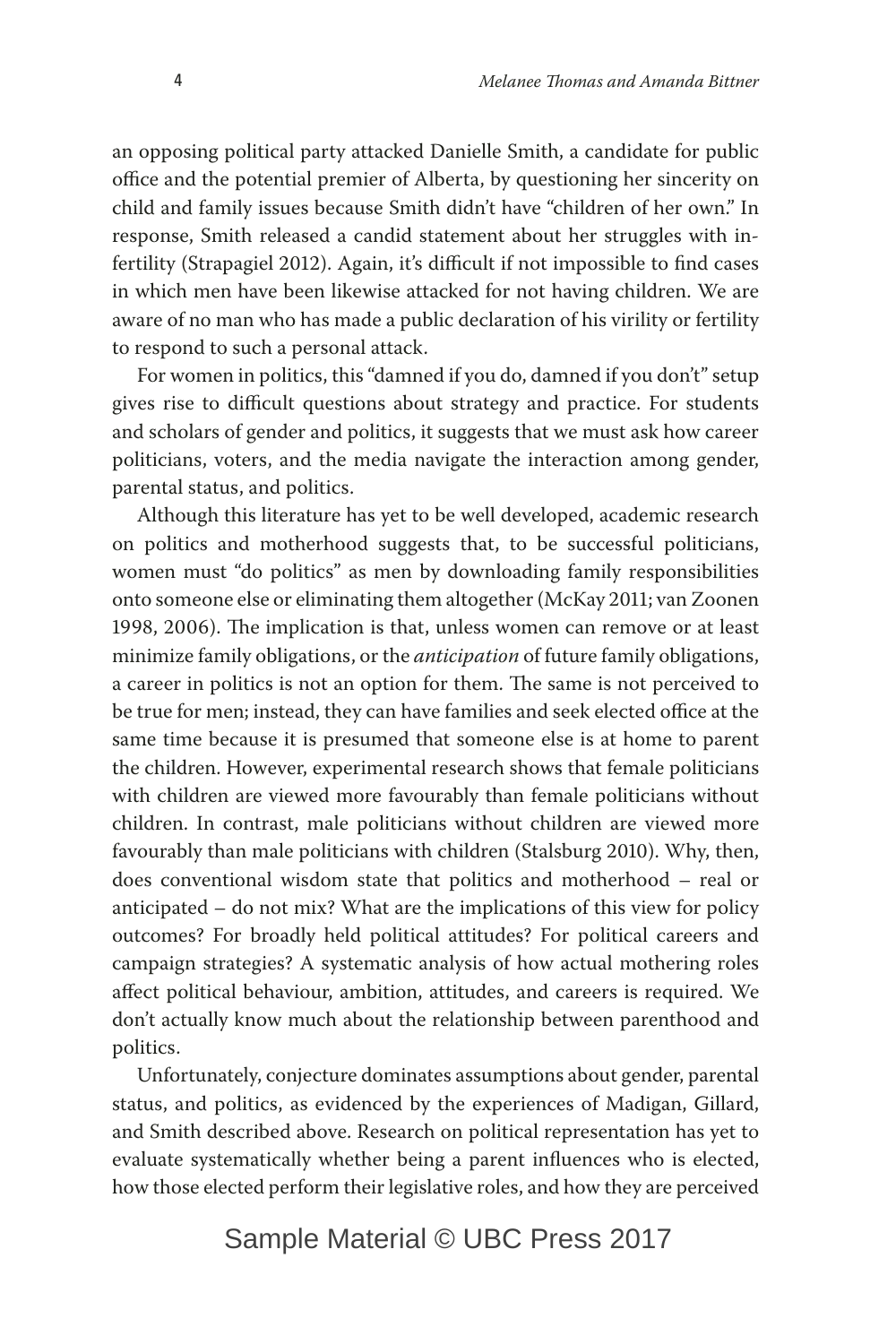and evaluated by the public. Similarly, parental status is certainly presumed to change women's and men's political attitudes and behaviour – as shown by prolific media coverage of "soccer moms," "hockey moms," and "NASCAR dads" during election campaigns (Carroll 1999; Elder and Greene 2007). Yet, though research on public opinion and political participation confirms the existence of several gender gaps in political attitudes, values, and actions between women and men, it has not yet fully addressed whether parental status informs or changes these gaps.

This book seeks to fill a substantial gap in the existing literature on gender and politics. We bring together scholars of political careers, party organizations, political behaviour and representation, and public policy to discuss the role of parental status in political life. Although the role of motherhood is specifically cited in the academic literature and the popular press as a barrier to women's political careers, empirical evidence suggests that the relationships among gender, parental status, and politics are complex and warrants further investigation. Yet to date this topic has not received much examination.

Our intellectual starting point is that being a parent is a gendered political identity that can influence *how, why,* and *to what extent* women (and men) engage with politics. The notion that parenthood – that is, caring for and raising dependent children – is a gendered political identity, we think, isn't controversial. Women and men are affected differently by parenthood, and society perceives mothers and fathers differently, for a number of complex and interrelated reasons. At times, the constituent parts interact: woman and parent (mother), man and parent (father); at other times, patterns might hold for all parents regardless of gender. Importantly, we do not actually know much about the interaction of parenthood and politics, regardless of whether we specifically discuss mothers or fathers. Much of this book focuses on motherhood, though fatherhood is also assessed by a number of the contributors.

Scholars of gender and politics have examined *how, why,* and *to what extent* women and men engage with politics, providing important insights. It is important to extend this research further, to incorporate *parenthood* into our assessment of these three questions. These questions are citizen focused rather than state or policy focused or something else, and the chapters in this book, in their attempts to answer these questions, are also necessarily citizen focused. We do not assess, for example, public policy making on parental leave, childcare, reproduction, and the like. This book looks at three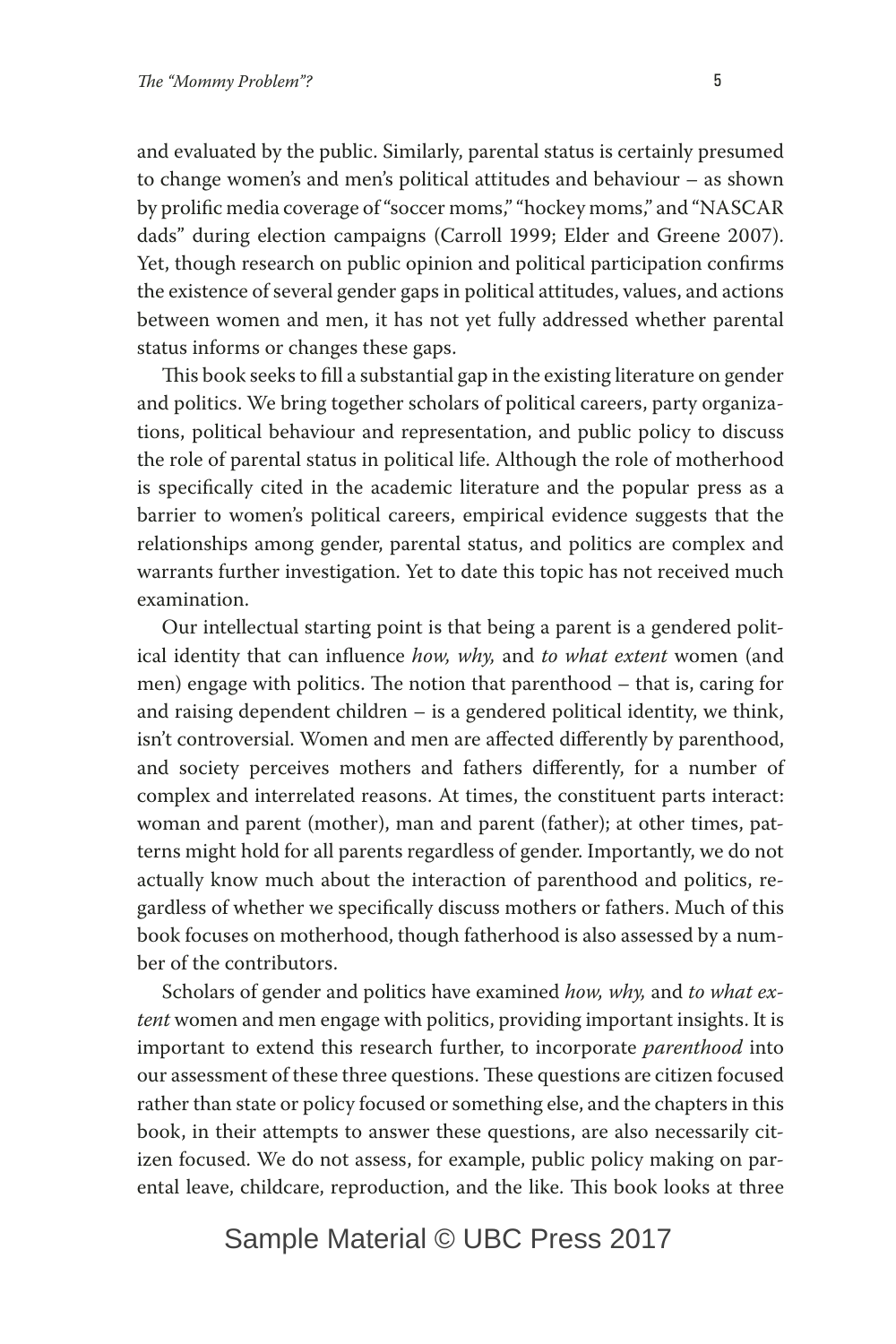main areas of citizen engagement with the political system to assess the role of parenthood: political careers; citizens, media, and party/candidate strategic communications; and public opinion and political participation. We do not claim to cover exhaustively all aspects of politics related to parenthood. We simply aim to take part in a conversation in which parenthood is incorporated as an explanatory variable, influencing the nature of political engagement.

#### **Parental Status and Political Careers**

Angela Merkel (Germany), Julia Gillard (Australia), Condoleezza Rice (United States), Helen Clark (New Zealand), and Kim Campbell (Canada) all have two things in common. First, each holds or has held a high executive position in government. Second, each is childless. Studies demonstrate that women legislators are more likely to be single and childless than they are to be mothers, while male politicians are predominantly family men (van Zoonen 1998, 2006). But other women, such as Indira Gandhi (India), Margaret Thatcher (United Kingdom), Erna Solberg (Norway), and Michelle Bachelet (Chile) have been successful political executives *and* mothers. That some women in politics are mothers while others are not is indicative that there is no "one size fits all" rule about motherhood and politics and suggests that more research is necessary to understand the relationships between political women's careers and key aspects of their private lives, such as their children.

We suspect that gender stereotypes constitute one explanation of the presumption that motherhood specifically is incompatible with a political career. Much of the literature on women candidates suggests that stereotypical views of women's roles and abilities can damage their political careers, especially when the office that they seek is high powered and masculinized, such as a presidency (Murray 2010). Common gender stereotypes present women as warm, gentle, and kind, while men are seen to be aggressive, assertive, and decisive (Huddy and Capelos 2002; Huddy and Terkildsen 1993). Masculine stereotypes are more desirable for politics and elected office than feminine stereotypes, especially at the highest levels (Huddy and Terkildsen 1993). Other gender stereotypes present women as honest, trustworthy, and full of integrity (Fridkin Kahn 1994; Huddy and Capelos 2002). These tropes can be used to women's advantage in some (but not all) contexts, such as when issues of compassion or care are the most important for an electorate or when scandal leads voters to prefer candidates perceived to be more honest than the status quo (Bruckmüller and Branscombe 2010; Carlin and Sample Material © UBC Press 2017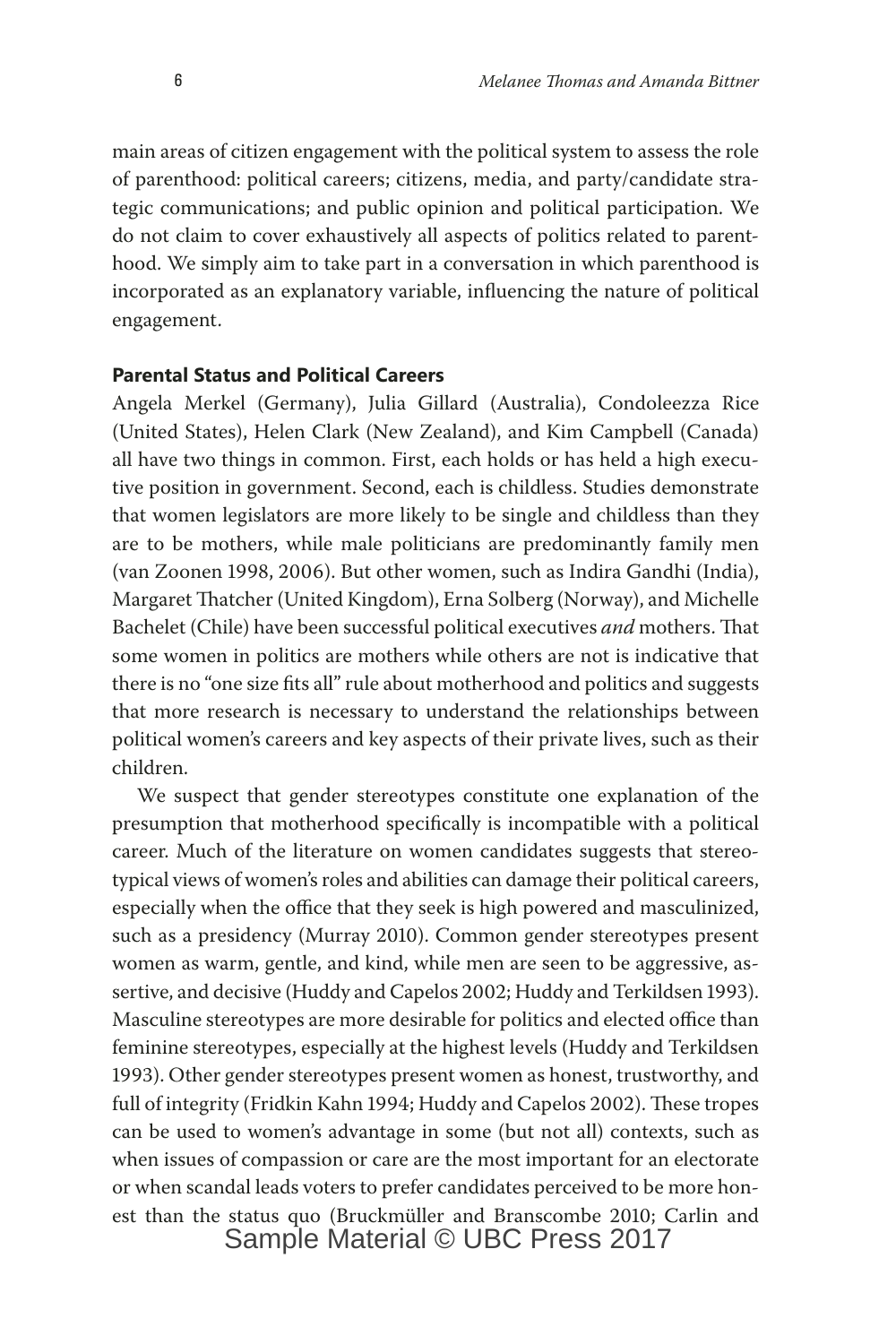Winfrey 2009). This advantage rests on voter knowledge; in low-information contexts, voters are more likely to fall back on gender role attitudes and stereotypes (Alexander and Andersen 1993; also see Cutler 2002).

As a subset of women, mothers are stereotyped both positively as being caring, understanding, and virtuous (Kanter 1977) and negatively as being those who scold and punish (Carlin and Winfrey 2009). Although these stereotypes can be deployed to a candidate's or politician's advantage, they can also cue that mothers have responsibilities in the private sphere, undermining their perceived leadership in the public sphere (Carlin and Winfrey 2009; Kanter 1977).

Although these stereotypes might seem to be straightforward, their effects in politics are not. Research suggests that women in politics are also stereotyped as a specific subset of women. Notably, female politicians are stereotyped as having considerably lower levels of integrity and empathy than women in general as well as lower levels of leadership ability and competence than male politicians (Schneider and Bos 2013). Furthermore, women professionals are more likely to be stereotyped as competent and capable leaders than women in politics, leading scholars to conclude that "female politicians seem to be 'losing' on male stereotypical qualities while also not having any advantage on qualities typical of women" (Schneider and Bos 2013, 17). What does this mean for mothers who seek political careers? It is not immediately clear that there is sufficient justification to assume that stereotypes about women in general or subsets of women – politicians and mothers – will map easily onto each other. One might expect that these stereotypes cut a number of ways, some positively and others negatively, so further investigation is needed.

Stereotypes comprise only some of the challenges facing mothers with political careers. Another is the double day, especially the difficulties of navigating childcare. Time-use studies suggest that many women, but not many men, put in a double day of paid work outside the home and unpaid work inside it. Burns, Schlozman, and Verba (2001) found that the household division of labour in 1990 was similar to that of the 1950s. More recent time-use surveys indicate that, though married men perform more housework now than in 1965, women continue to spend far more time on household chores than men, even when they are working comparable hours outside the home (Eagly and Carli 2007; see also Hook 2006; Lowndes 2004; Ravanera, Rajulton, and Burch 2002; Ravanera, Rajulton, and Turcotte 2003). The same studies also show that "mothers provide more childcare [now] than in earlier generations," such that "employed mothers in 2000 Sample Material © UBC Press 2017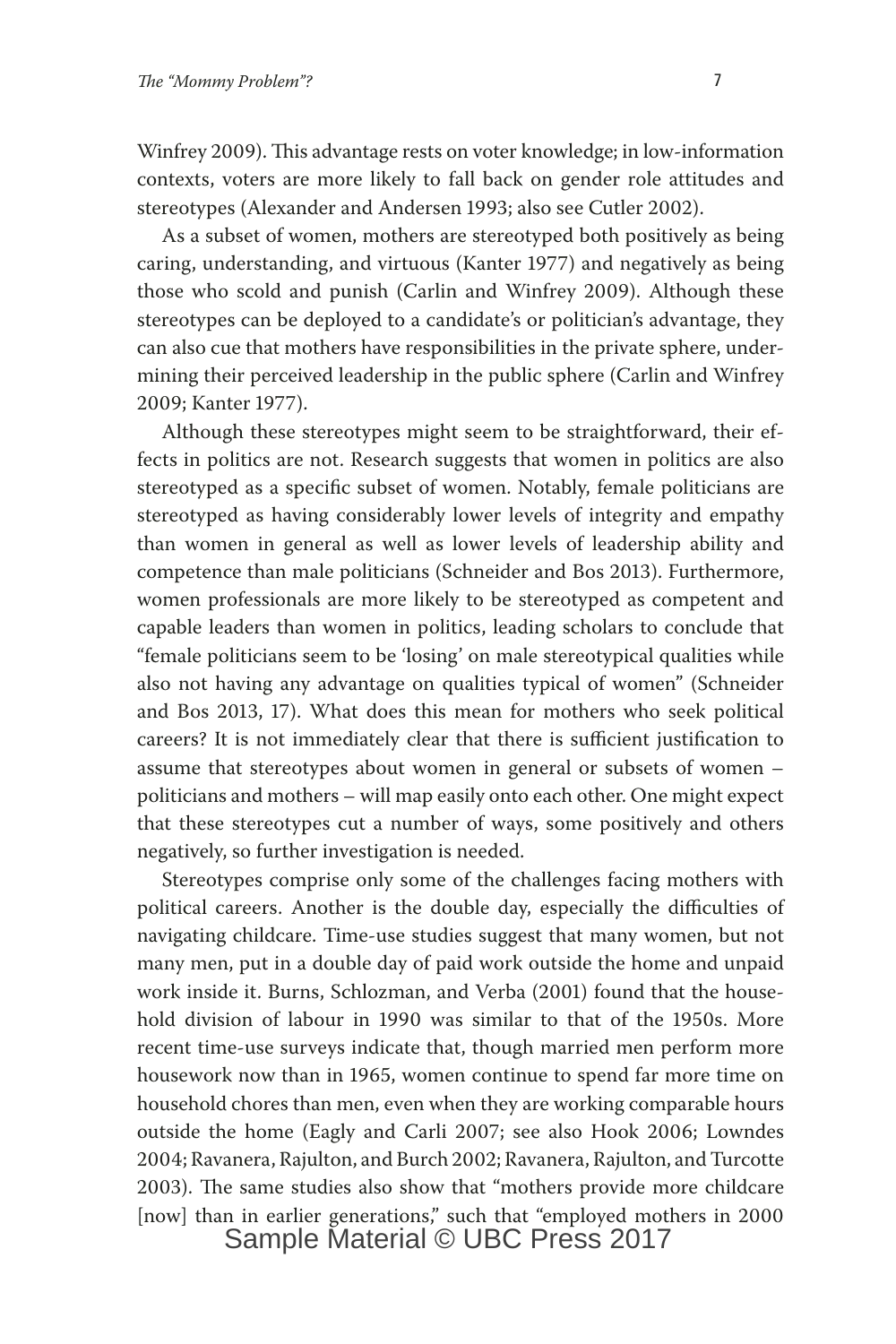spent as much time interacting with their children as mothers without jobs did in 1975" (Eagly and Carli 2007, 52, 54).

In politics, the difficulties caused by gendered time use with respect to children and the double day were shown in sharp relief by Anne Marie Slaughter as she left her post as the first female director of policy planning at the State Department. She suggested that rigid political schedules prevented her from being "both the parent and [the] professional I wanted to be" (Slaughter 2012, 1). Importantly, this was not the case in her demanding academic career prior to politics, nor does it appear to be the case for many men or at least for as many men as women. This suggests that the rigid political schedule conflicts with gendered expectations and experiences of parenting.

In this book, we probe what this means for women who have, or want to have, political careers, and many of the chapters here begin by asking different types of questions. If women choose to have children as well as political careers, what supports are there to help balance this particular kind of work and family life? Are these supports comparable to those of other workplaces in the private or public sector? Are political contexts such as legislatures able to facilitate mothers in politics? If so, how? If not, which specific barriers are in place, and how might they be removed? Are women in politics less likely to be mothers? If yes, is it because it is too difficult to balance a political career with the double day or modern expectations of the hours that mothers must dedicate to childcare? Or are political parties and elites less likely to recruit women with children to political careers because of the stereotypes outlined above? How and why is this different for fathers? Are men in politics able to download their parental responsibilities onto others in ways that women cannot or choose not to? Or do they face comparable difficulties balancing political work and family life?

The chapters in this book assess many of these questions in different political contexts. In Chapter 2, Rosie Campbell and Sarah Childs, for example, assess legislative careers and recruitment in Britain to understand better how parties target and treat mothers (if at all). They ask how the mother politician and representations of motherhood play out in UK politics, and they assess how motherhood – and gender – can best be integrated into the legislature. They argue that incorporating an ethic of care into political institutions is likely to be most effective for both women and parents.

Barbara Arneil assesses in Chapter 3 tangible challenges faced by legislators who are or will become mothers with infants while in office. In particular, she asks about the effects of being elected for only a four- to five-year Sample Material © UBC Press 2017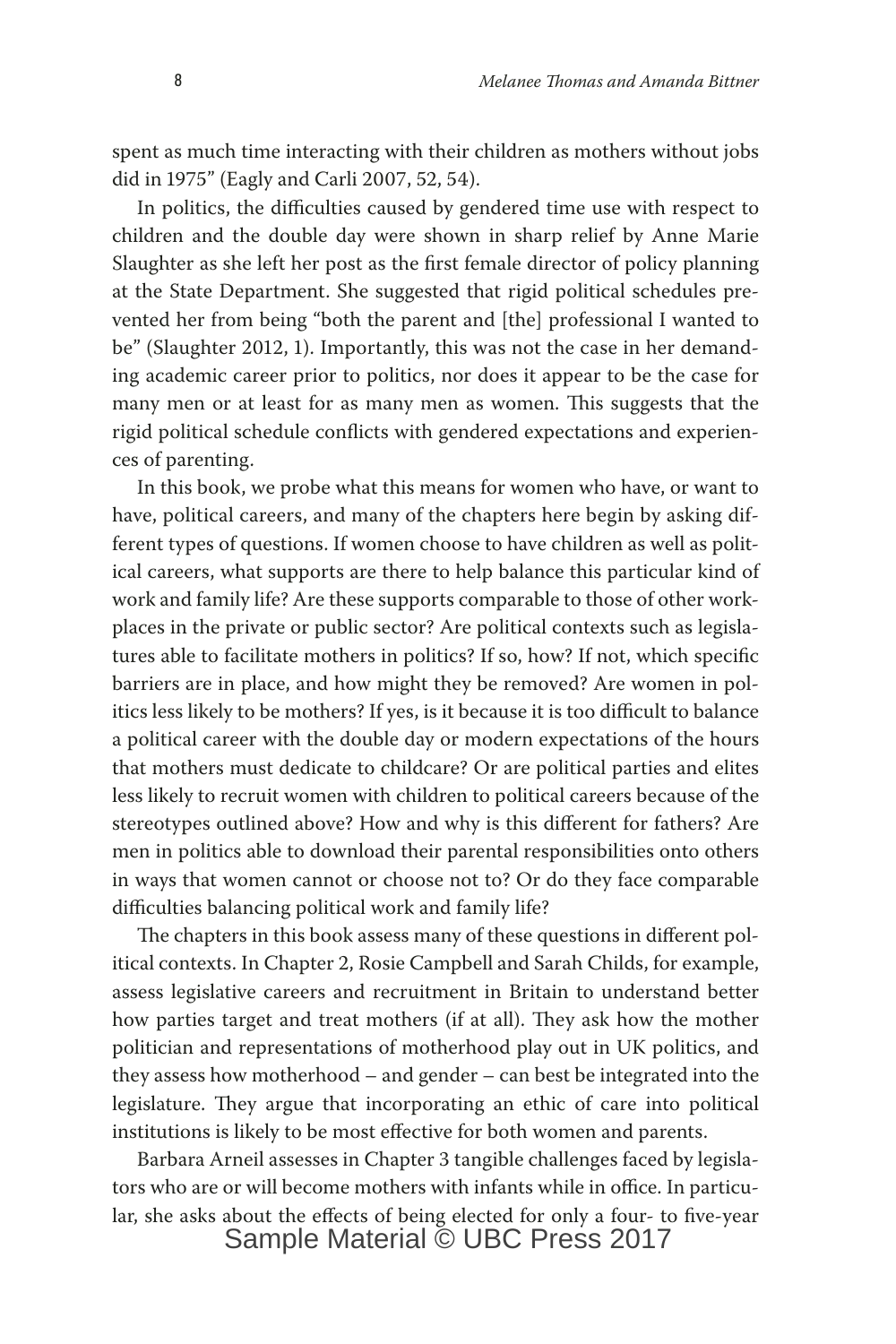window on availability of and willingness to take maternity leave. She also asks about the impact of working in a "formal and ritual-laden chamber" as well as the lack of control over the daily schedule (division bells, unpredictable vote times) compared with a more informal workplace for lactating women and on breastfeeding generally. Arneil also notes the pressure on legislators to be public role models and advocates for "breast is best," a pressure that many mothers find difficult (even when not in the public eye), and she wonders what impact that might have on legislators' strategies for balancing motherhood with legislative careers. To answer these questions, Arneil assesses recent experiences in Canada, Australia, and Britain, and she finds that female MPs face particular challenges because of the nature of parliamentary careers, arguing that it is only with a combination of mother-friendly policies instituted in legislatures that mothers can really balance these competing pressures.

In Chapter 4, Susan Franceschet, Jennifer Piscopo, and Gwynn Thomas turn our attention to a different part of the world, asking questions particularly important in the Latin American context. They ask how maternalism shapes Latin American politics today. In particular, they wonder whether (as has been the case in the past) female politicians are seen to be caretakers of nationwide "families"; whether motherhood structures legislative behaviour when they are in office and their access to politics more generally; and whether policies designed to increase participation and equality continue to be shaped by maternalism. They find that the gendered division of labour continues to shape women's political opportunities and that society continues to apply gendered norms of caretaking and social issues to the understanding of women's politics. The authors also find that democracy has strengthened discussions of women's rights and equality, thus expanding opportunities for women's political engagement and involvement.

For some time, scholars have assumed that local municipal politics are more female friendly and perhaps more family friendly than state-level or national-level legislative careers. Rebecca Hannagan and Christopher Larimer assess in Chapter 5 the impact of gender quotas on local boards and committees in Iowa. They ask whether more and younger women are involved in local politics and whether their involvement indicates a perception that local politics facilitates greater balance between family and work responsibilities or whether there is something entirely different about local politics that attracts younger women. They find that recent legislation is indeed supportive of young families (including mothers) since it facilitates increased participation of women in local politics.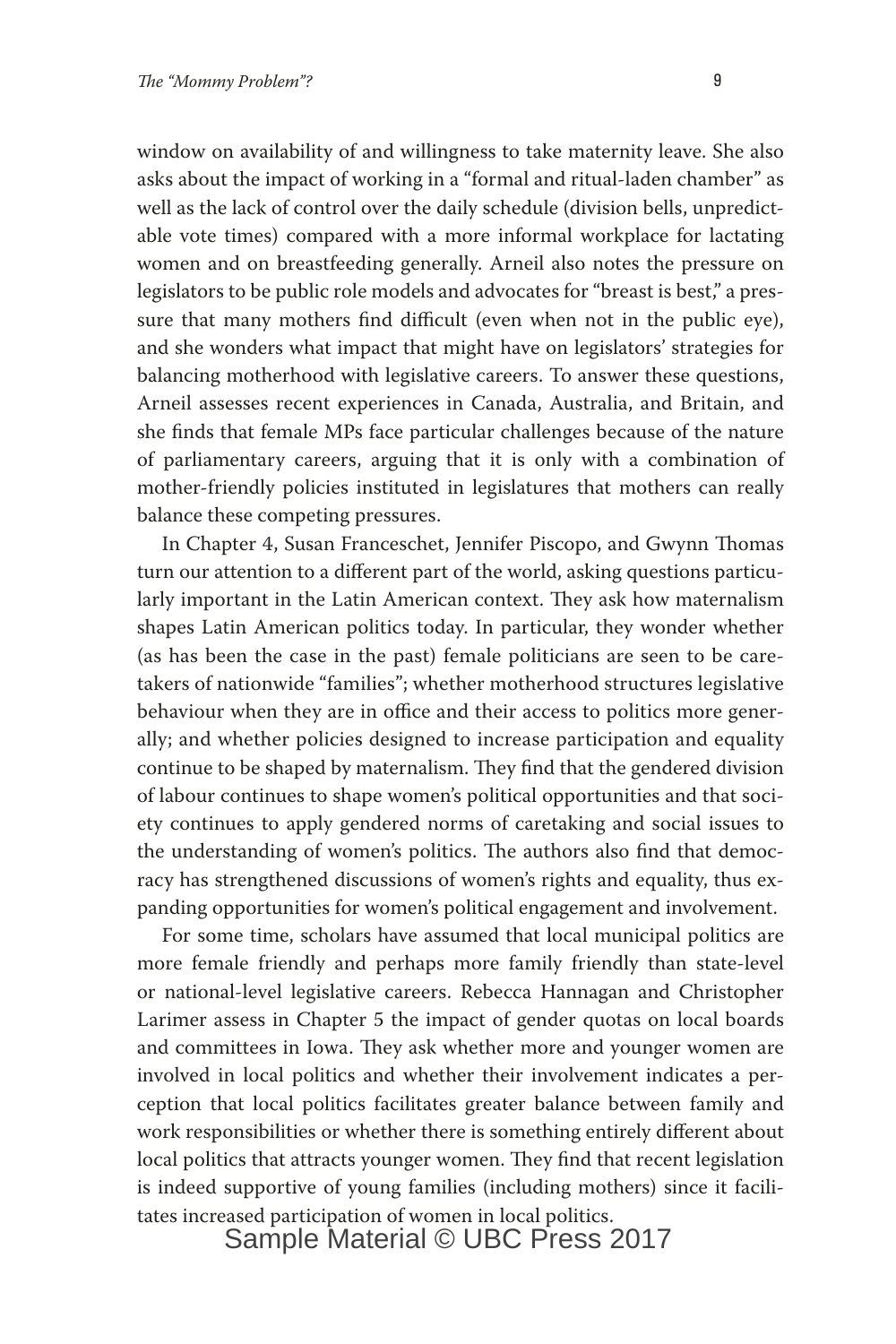Ronnee Schreiber shifts the focus yet again in Chapter 6, in which she looks at the constructions of motherhood by leaders of national conservative organizations representing women's interests. The focus on conservative women is interesting because they have had dual pressures placed on them, including both promoting traditional gender roles and encouraging women's political participation. Specifically, Schreiber asks how these women characterize motherhood and articulate their views of it in relation to their professional goals and those of other political women; she essentially seeks to understand how they see and deal with the "juggle" of personal and professional responsibilities. Through in-depth interviews with these leaders, she finds that their perspectives are varied but that the women are unified in seeing the mommy struggle or work-life balance in private terms. That is, they do not see a role for the state in "helping" them to manage their personal and professional lives, but they recognize as essential the roles of their husbands (and extended families) in supporting their careers.

The chapters in this section fit closely with one another, questioning the nature of the political career, the stereotypes about motherhood/parenthood, and the practical challenges that parents face in political careers. In many ways, they raise more questions than answers, pointing to the need to continue this avenue of research in the future.

#### **Communications and Campaign Strategy**

Another important set of questions arises once women are in politics, either as candidates or as elected officials. How does parental status influence their strategic actions, communications, and interactions with constituents and the media? Are these considerations driven by an awareness of genderbased stereotypes or broadly held views about mothers or by other factors, such as party affiliation and ideology? And how, why, and to what extent do the media frame and respond and contribute to the relationships among gender, parental status, and politics?

It is safe to assume that women in politics (just like men) are rational actors (Dolan 2005, 42), which suggests that their motivations for seeking public office are multifaceted and contain many factors outside their gender identity. This suggests that, though gender-based factors might spark some women's interest in politics, that interest could be sparked by many other factors. Furthermore, because women are rational actors, they are probably aware of the stereotypes about them and evaluate when, how, and why to take them into account when presenting themselves to the public through their communications. This would lead us to expect that female Sample Material © UBC Press 2017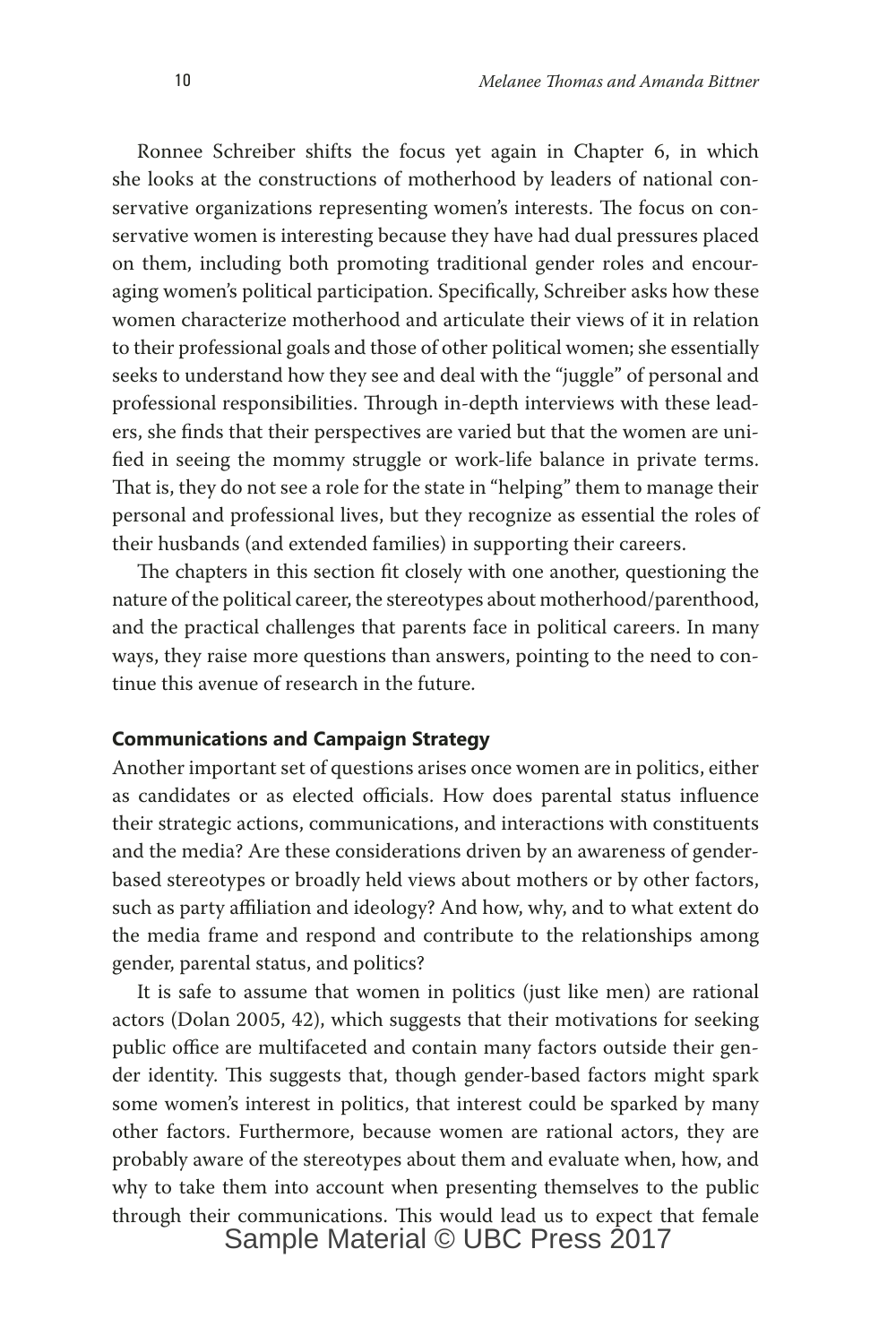politicians' communications and media interactions might be different from men's but in specific, strategic, and subtle ways.

Research confirms that this is the case: few differences emerge in women's and men's campaign websites that cannot be explained by other factors, such as party affiliation, confounding stereotypical expectations that women and men will emphasize different issues in their campaigns. Slight variations might appear when women run against other women rather than men, indicating that emphasizing certain issues in campaign communications might be "strategic behaviour on the part of these women to simultaneously counter and benefit from gender-based stereotypes voters may hold about them" (Dolan 2005, 37). Although women and men in politics present themselves in similar ways, their motivations to do so might be different, especially in relation to their parental status.

Even the most careful communications strategy cannot entirely control how the media cover, frame, and analyze women in politics. Research shows that the media might simply not give women in politics as much coverage as men in politics (Heldman, Carroll, and Olson 2005); although this trend appears to be diminishing over time for candidates for executive office (Miller, Peake, and Boulton 2010; Trimble 2007), it might still hold for other levels of government and politics. Studies also show that the media tend to focus on women politicians' personal characteristics, appearances, and private lives but on men's skills and abilities (Miller, Peake, and Boulton 2010; Trimble 2007; Trimble et al. 2013). In some contexts, coverage of women politicians' private lives is explicitly about their children (van Zoonen 2006), while in others children are ignored in favour of marital status and sexuality (Trimble et al. 2013).

Like the stereotypes outlined above, communication strategies and coverage can cut a number of ways, and it is not entirely clear when and why the cut is positive for some women in politics but negative for others. Part of the explanation might rest with a female politician's ability to present herself plausibly as a "good" or traditional mother. For example, Sarah Palin is a self-described "hockey mom" and has been framed by the media as a traditional mother. As a result, after she gave birth while in office as governor of Alaska, the overall tone of the coverage was positive and sympathetic, especially after the child was diagnosed with Down's syndrome (Loke, Harp, and Bachmann 2011). In contrast, another governor who gave birth while in office – Jane Swift of Massachusetts in 2001 – was vilified as a mother while her competence as a politician was questioned. Media reports consistently challenged how she would balance work and family, even Sample Material © UBC Press 2017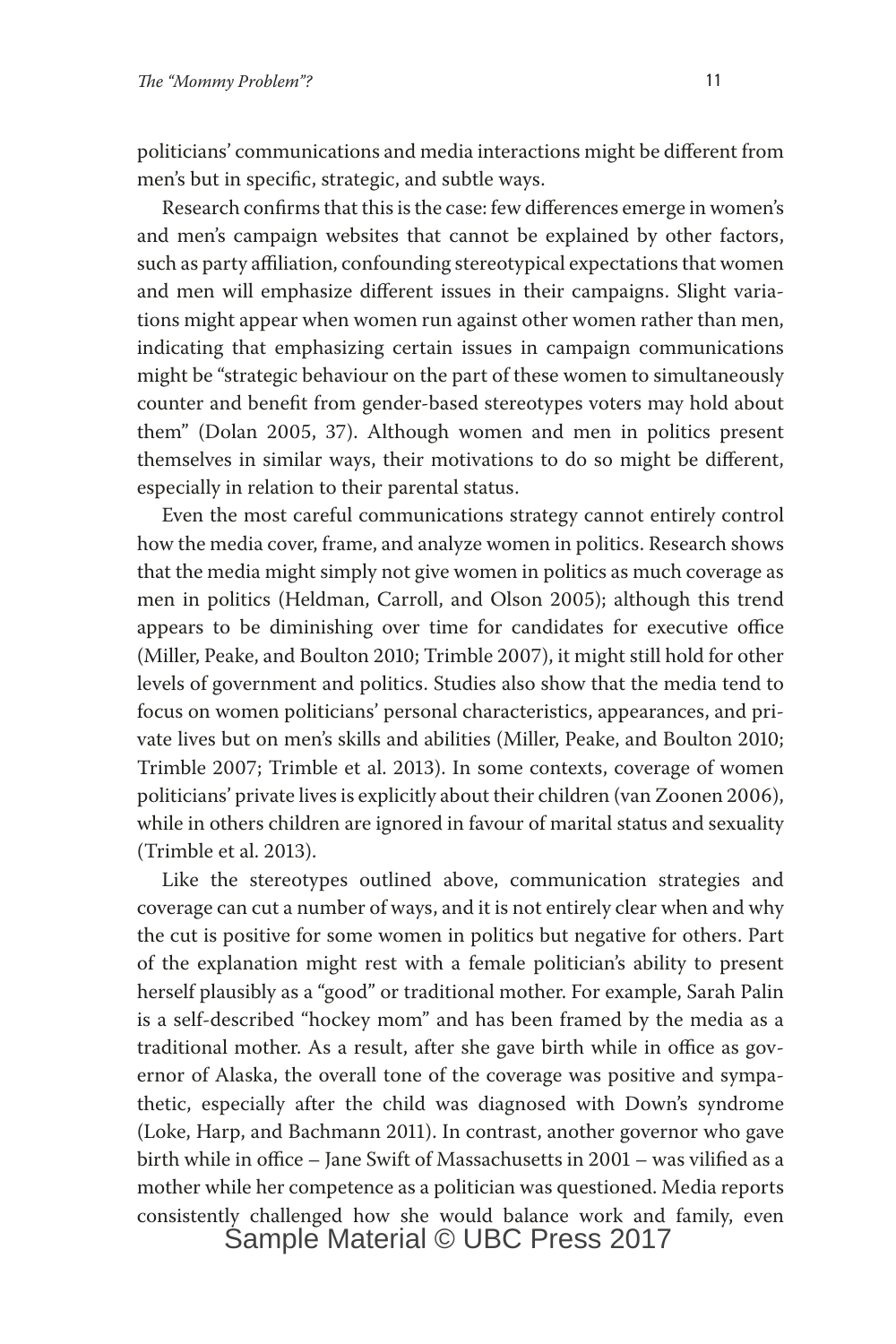though her husband was staying at home with the children. Importantly, the media presented her husband as a man who couldn't possibly be happy but who also couldn't possibly care for their children as well as Swift herself (Loke, Harp, and Bachmann 2011). Palin and Swift are similar enough on policy and party grounds – both are Republicans who oppose equal marriage – suggesting that the differences in their media coverage rest with other factors. Because there was no question that Palin would be her child's primary caregiver, she did not disrupt the dominant narrative of white, heterosexual, middle-class families in the United States. Swift, as the breadwinner with a stay-at-home husband, did disrupt that narrative and apparently was punished for doing so.

Three chapters in this section examine the issue of women and motherhood in the media more extensively. Melanee Thomas and Lisa Lambert open the section by looking in Chapter 7 at the actions of politicians, focusing on the political communication strategies of members of Parliament in Canada. They ask to what extent (and why) legislators choose to present their families and discuss their parental status in their official communiqués (both online and in their constituencies through the mail). Their research suggests that the decisions of MPs appear to be conditioned by gender, party affiliation, and province. Interestingly, Thomas and Lambert also find that some women choose not to integrate their parental status into their campaigns out of security concerns, a consideration not echoed by their male peers.

In Chapter 8, Melissa Miller shifts the focus and looks at press coverage of female political candidates, zooming in on the campaigns of two highprofile "political mothers," Hillary Clinton and Sarah Palin, in their respective 2008 runs for executive office. Miller asks whether traditional stereotypes continue to plague women's (and mothers') media coverage and whether motherhood actually benefits female candidates. The comparison of Clinton with Palin is particularly useful in that Clinton downplayed her role as a mother, while Palin celebrated and drew attention to motherhood in her campaign. Miller finds that voter stereotyping of women on the campaign trail seems to be on the decline and that voters might perceive feminine traits (and motherhood) in a particularly positive light. Both Miller and Thomas and Lambert highlight the strategic choices made by mothers on the campaign trail and in office, since either downplaying or promoting their parental status can benefit them in different situations.

Carrie Langner, Jill Greenlee, and Grace Deason take our focus to a new domain in Chapter 9 as they assess the extent to which parenthood has Sample Material © UBC Press 2017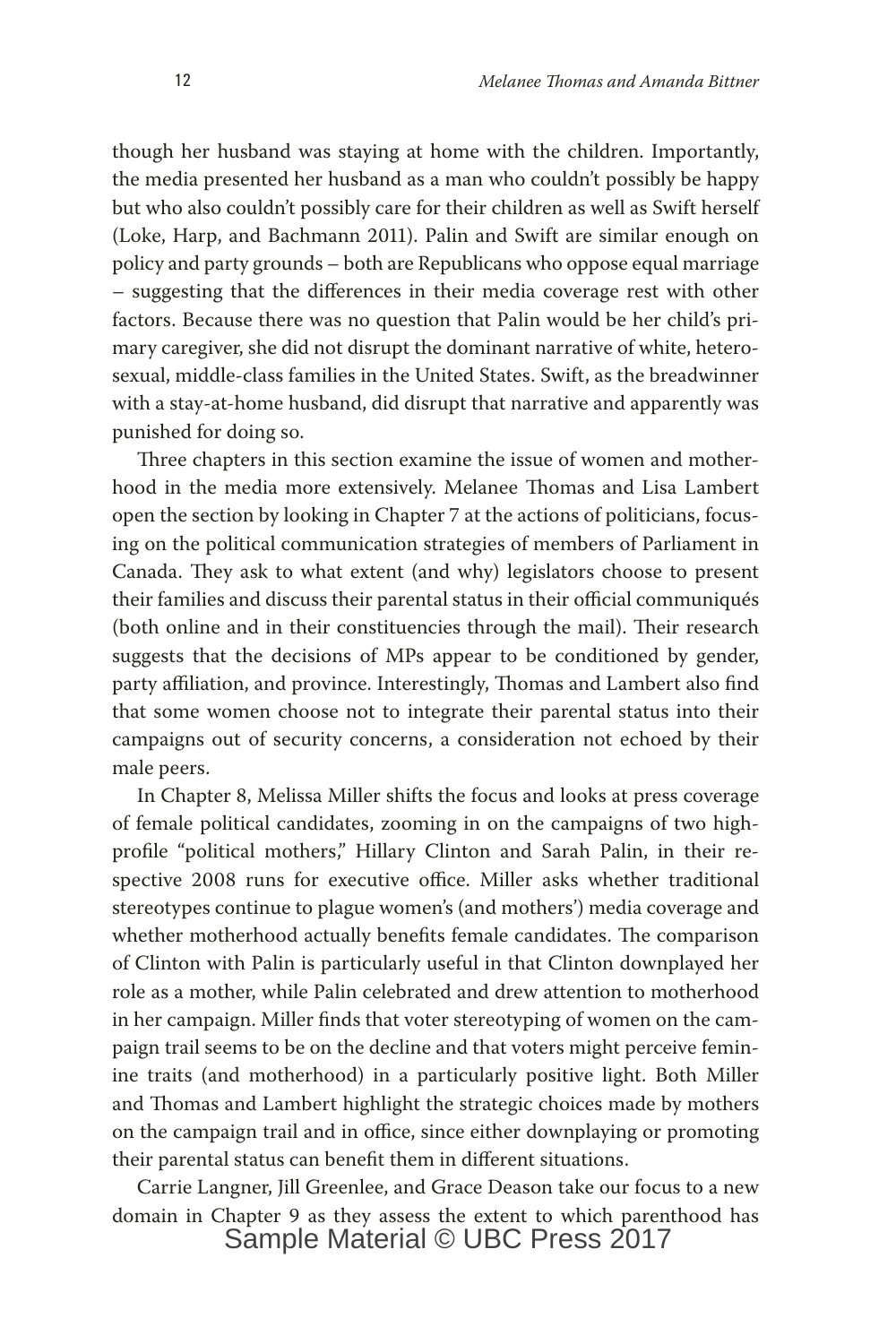become politicized in recent years and whether or not this increased politicization (for both women and men) has affected the political engagements and activities of mothers and fathers. They argue that the Internet and social media have played major roles in politicizing motherhood (and, increasingly, fatherhood), and as a result parents have become more vocal. This fascinating chapter straddles the topics of media and individual behaviour and provides a good segue into the next section, which looks more closely at the impact of parenthood on the opinions, attitudes, and actions of "regular" citizens.

#### **Parenthood and Opinion, Participation and Behaviour**

We know a great deal about the effect of gender on public opinion and political participation. Women vote at comparable, or even slightly higher, rates to men in most post-industrial democracies (Beckwith 1986; Campbell 2006; Gidengil et al. 2004; Welch 1977). In some contexts, women are as likely as men to participate in protest activities (Gidengil et al. 2004), and women are considerably more likely than men to engage in political and ethical consumerism (Childs 2004; Stolle and Micheletti 2013). However, men are considerably more likely than women to participate in more conventional political activities, such as working on political campaigns, donating to campaigns or causes, joining political organizations or parties, contacting government officials, and running for elected office (Burns, Schlozman, and Verba 2001; Childs 2004; Gidengil et al. 2004; Inglehart and Norris 2000; Young and Cross 2003).

Similarly, we know that women and men have different partisan preferences. Women are more likely than men to support left-leaning parties in a number of established democracies (Carroll 1988; Gidengil et al. 2003, 2005; Inglehart and Norris 2000). In some cases, notably the United States, this gender gap in vote choice is driven by men's shift to the right (Kaufmann and Petrocik 1999; Wirls 1986). Considerable gender gaps exist in policy preferences as well: women are more likely than men to support social programs and the welfare state (Schlesinger and Heldman 2001) and to use their concerns about these programs to evaluate economic issues (Gidengil 1995). Women are also less likely than men to support war and military intervention (Brooks and Valentino 2011; Conover and Sapiro 1993; Togeby 1994) and some forms of supranational integration, such as the European Union (Nelsen and Guth 2000). Women are more likely than men to support liberal policies on civil rights with respect to race (Hutchings et al. 2004) and sexual orientation (Herek 2002).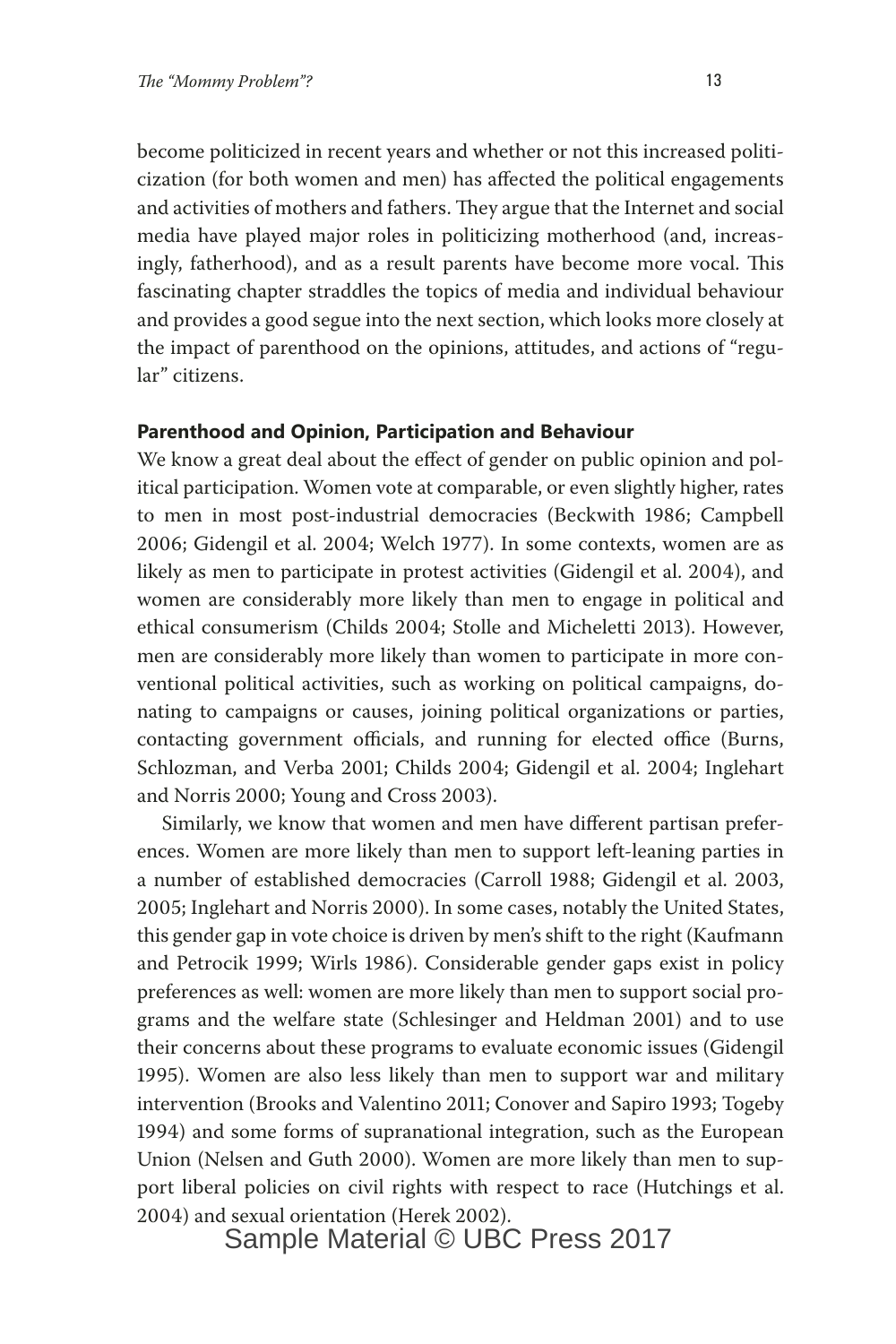It is also well established that women are less psychologically engaged with politics than men. Women report lower levels of political interest (Bennett and Bennett 1989), subjective political competence (Bennett 1997; Thomas 2012), and political ambition (Fox and Lawless 2011) than men. Men consistently score higher than women on political knowledge measures (Stolle and Gidengil 2010), in part because men are more likely than women to guess (Mondak and Anderson 2004). The stereotypes discussed above also play roles in this knowledge gap, for women cued with a negative stereotype about women in politics tend to perform more poorly on political knowledge tests (McGlone et al. 2006; Thomas, Harell, and Gosselin 2013). Importantly, the gender gap in political knowledge disappears when knowledge about government programs and services is evaluated rather than just the names of cabinet ministers and political executives (Stolle and Gidengil 2010).

Although we know less about the effects of parental status on political attitudes and behaviour, analyses of parental status and politics are often gendered. If pundits or party activities are any guide, parental status should have a considerable effect on individuals' political behaviour, preferences, and participation. In the 2004 American presidential election, for example, candidates courted "NASCAR dads" and "security moms." The latter trope presents mothers as a bloc hawkishly concerned about security and defence, presumably open to the Republicans' tough talk on these issues. Similarly, NASCAR dads are presented as low- to middle-income white fathers in suburban and rural areas; although the Democrats' economic policies should be attractive to such fathers, the social conservatism of the Republican Party often wins them over (Elder and Greene 2007). The appeal of both tropes for pundits is apparent, but neither security moms nor NASCAR dads appear as a voting bloc in American politics. Instead, Elder and Greene (2007) find differences between mothers and women without children on social welfare issues but few differences between fathers and men without children. These findings suggest that parental status is related to political attitudes and behaviour for women in ways that might not be the same for men (Elder and Greene 2007).

Taken together, research findings suggest that, like gender, parental status is but one identity that can affect political behaviour, public opinion, and policy preference. These identities can create conflicting policy choices and behaviour options. Sorting through the conflicts might depend on how an identity is cued. One experimental study (Klar 2013) cued parental and partisan identity by naming the identity, cuing it in terms of efficacy Sample Material © UBC Press 2017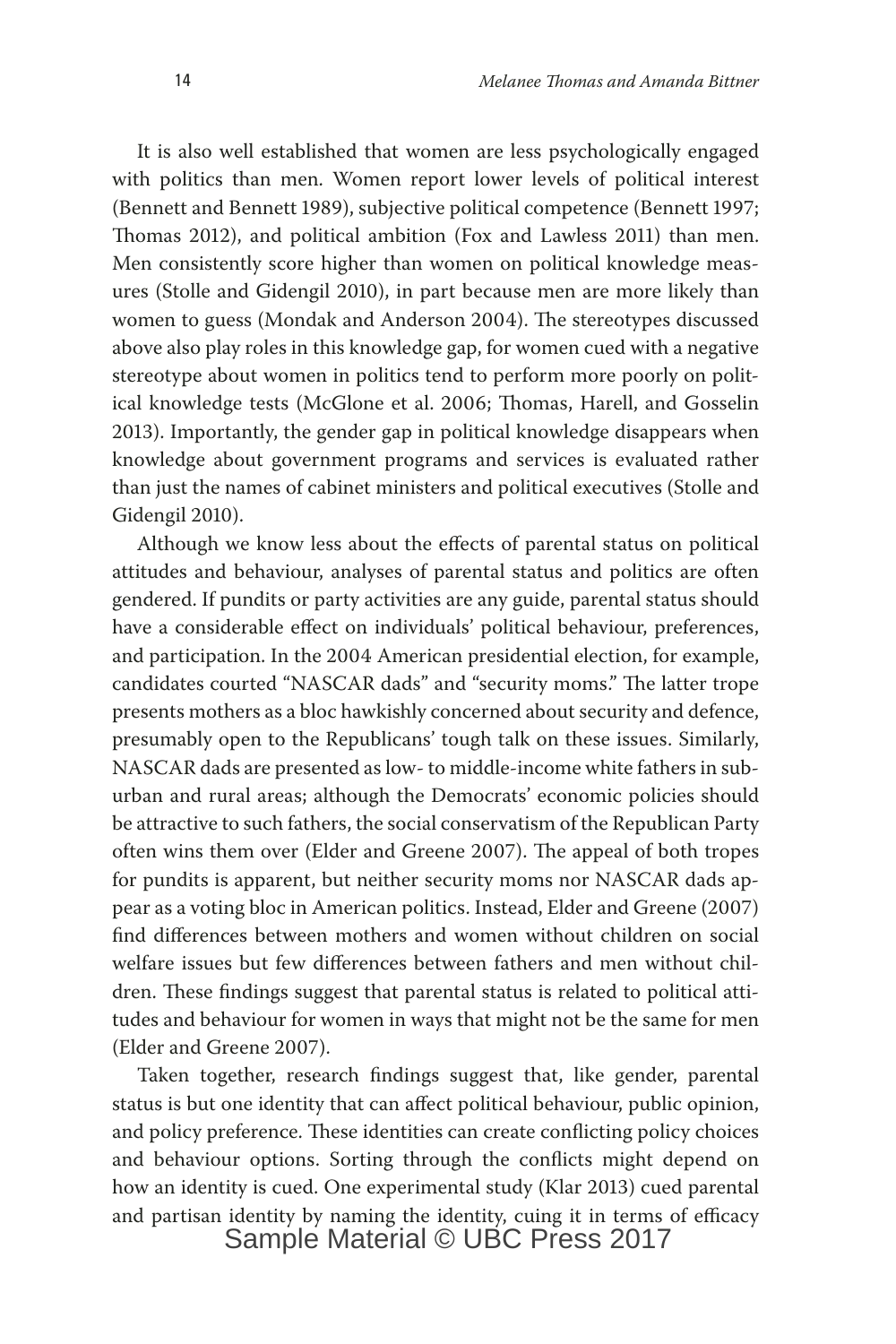(i.e., the group is empowered, and the government listens to it), and then cuing it in terms of threat. The results show that identities cued with equal strength tend to cancel each other. However, threatened identities outweigh other cued identities, giving the threatened identities the most influence on policy preferences (Klar 2013).

We suspect that gender and parental status are but two of several, potentially conflicting, identities that influence political attitudes and behaviour. Research on the combined effects of gender and other politicized identities, such as race, suggests that behaviour and attitudes that underpin "average" or "typical" gender gaps are exhibited only by specific subgroups of women. For example, the gender gap in presidential vote choice in the United States is a predominantly white phenomenon (Lien 1998). Similarly, though women perform as well as men on political knowledge tests about government programs and services, some women who need them the most – low-income, immigrant, and older women – know the least about them (Stolle and Gidengil 2010). When these results are taken together with Elder and Greene's (2007) conclusion that parental status affects women's political attitudes and behaviour differently than men's, the implication is that the relationships among gender, parental status, and politics are complex.

The final set of chapters in this book not only increases our understanding of the role of parental status in political participation and attitudes but also demonstrates the complexities of these competing identities. In Chapter 10, Elizabeth Goodyear-Grant and Amanda Bittner assess Canadian attitudes on three issue dimensions – cultural activities, social welfare, and crime and security – to determine whether there are consistent parental gaps. They find that parents tend to be more conservative on issues related to both culture and crime and security but that there are few gender-based parent gaps. That is, mothers and fathers do not differ much from one another, though they do differ from non-parents fairly consistently. Why these differences occur is much less clear, and their research points to the need for further investigation.

Janine Giles looks at political knowledge in Chapter 11 to assess whether parental status has a role in the acquisition of political information. She focuses on aggregate patterns at the local level to determine whether gender gaps in knowledge remain in "gender progressive" contexts. In particular, she asks whether the socio-economic context (including parenthood) has an impact on the level of political knowledge. She finds that this context does indeed influence women's levels of knowledge but that parenthood has little impact.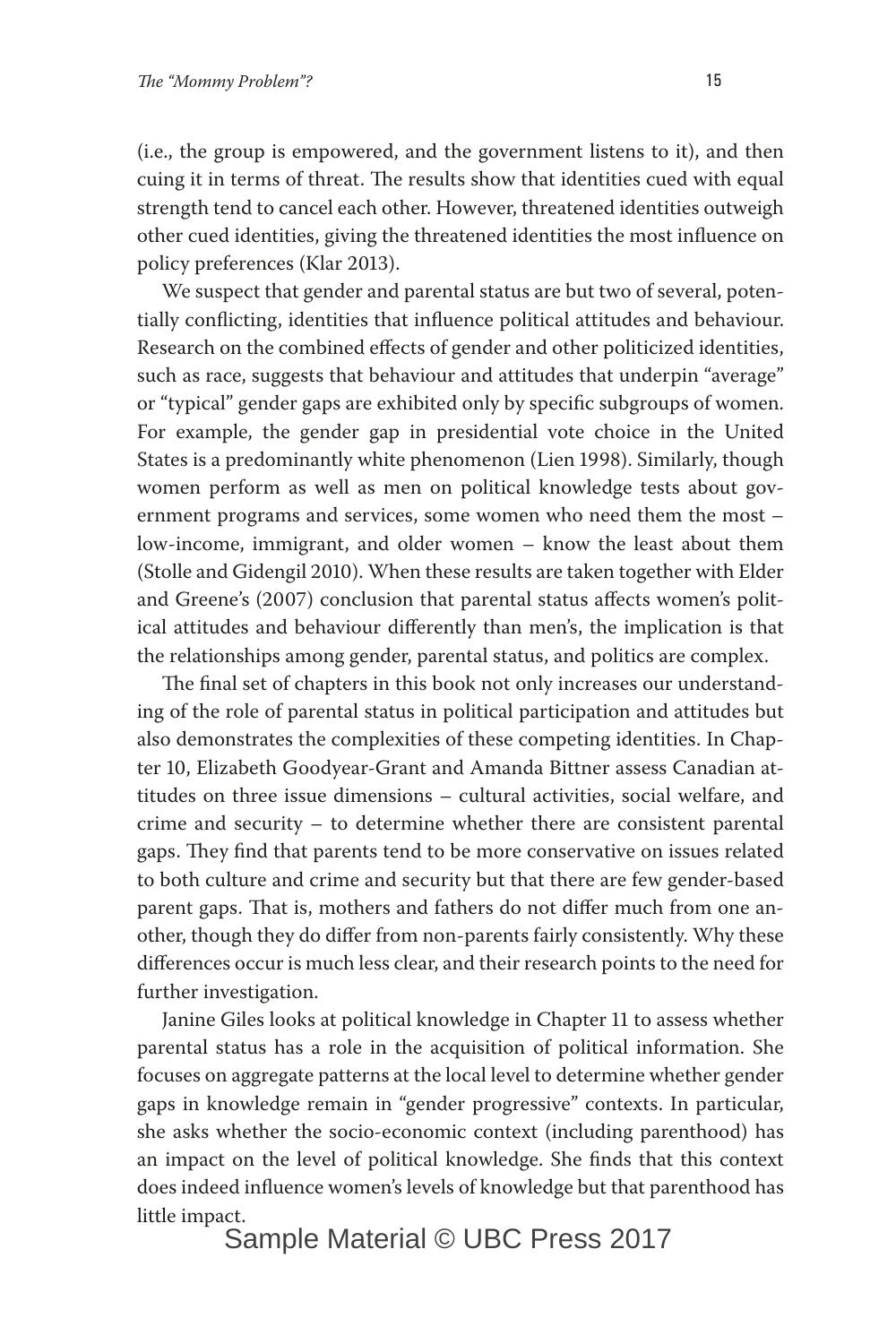In Chapter 12, Allison Harell, Stuart Soroka, Shanto Iyengar, and Valérie Lapointe focus on attitudes toward public policy as they assess the extent to which traditional ideologies about gender roles influence voters' perceptions of parental leave policies. Assessing attitudes from surveys in Canada, Britain, and the United States, they find that those supporting traditional gender roles are less likely to support generous terms of parental leave and that these individuals are also more likely to penalize "non-traditional" leave seekers (e.g., fathers and single mothers). Their chapter points to the important links between basic values and state support for family policies.

Brenda O'Neill and Elisabeth Gidengil turn our attention in Chapter 13 to political participation, focusing on parental gaps among women because of the gendered impact of parental status. They ask two main questions. First, does motherhood affect women's civic and political participation? Second, if it does affect such participation, to what extent is this effect mediated by the age of children at home? They find that the mere presence of children in the home is not enough to decrease women's political participation (except among single parents) but that the ages of children are important: women with children aged five to 12 are more likely than other women to participate in some activities. Apparently, having school-aged children *increases* women's likelihood of doing volunteer work and signing petitions.

Michele Micheletti and Dietlind Stolle assess still another piece of the puzzle in Chapter 14, also focusing on the increased political activity of parents. They assess whether children help to mobilize their parents by examining political consumerism in Sweden. They find that parents of older children are more aware of environmental sustainability issues in relation to food and toys and that there is a gendered parent gap in awareness and concern: mothers are more concerned than fathers about these issues. Taken together, all of these chapters point to the complex relationships among gender, parenthood, and citizen engagement. Parenthood can influence and mobilize parents in some circumstances, and the effect is not always equal for mothers and fathers.

#### **Understanding the Impact of Motherhood on Politics**

This book uses the questions outlined above – how, why, and to what extent parental status affects how citizens engage with politics – to examine the three domains of political careers, media and campaign strategy, and participation and behaviour. Each chapter highlights the existing knowledge about gender, parental status, and politics as it relates to the topic before